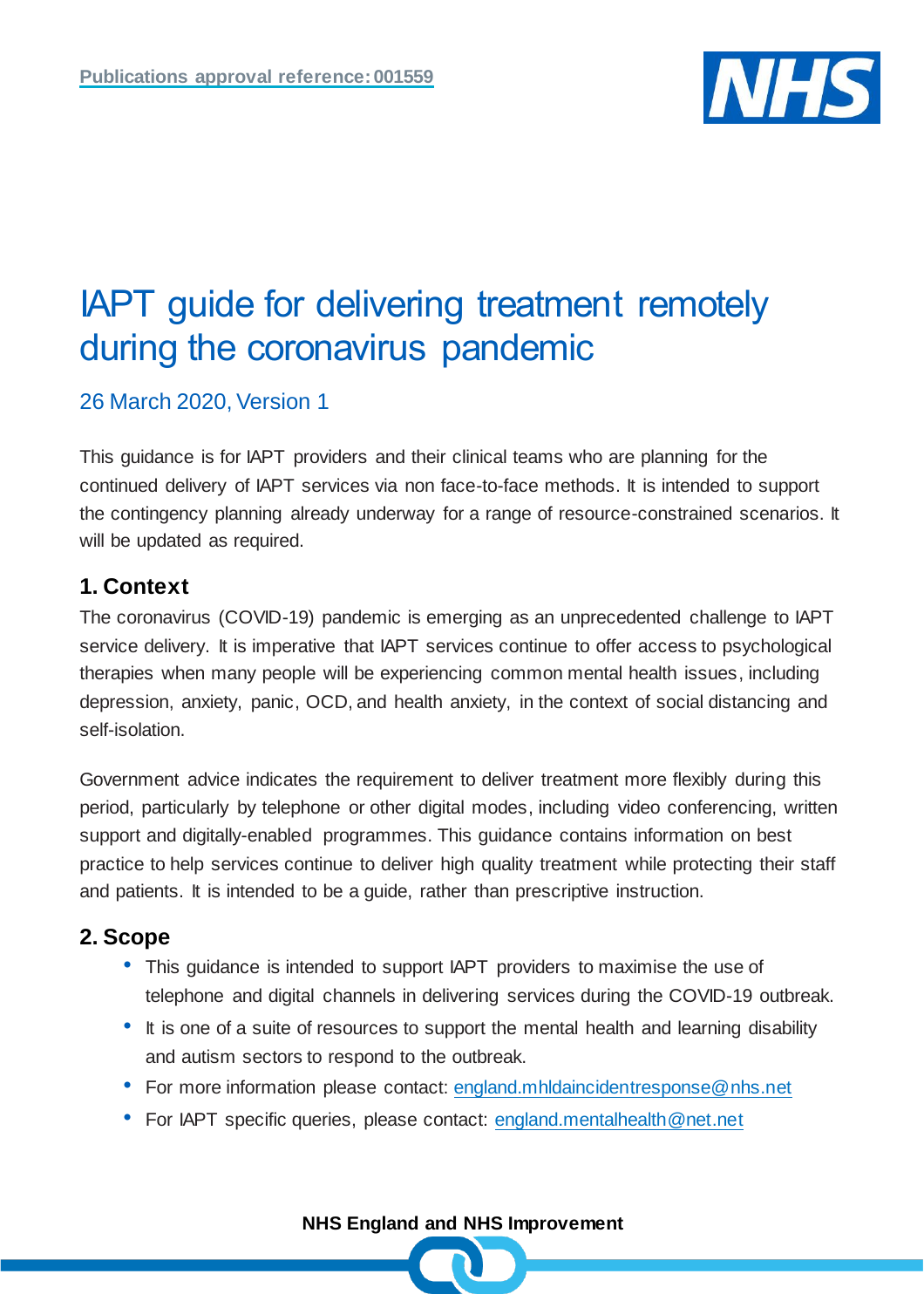# **3. Service considerations**

When planning how to support IAPT patients via telephone and digital channels, providers should:

#### **3.1 Update protocols and processes**

- Services may benefit from revisiting existing protocols, eg those for risk management, to ensure they are appropriate for a different modes of treatment delivery.
- Consider putting in place clear inclusion/exclusion criteria for each of the modes offered.
- Psychological wellbeing practitioners (PWPs) will need to consider provision to maintain case-management supervision remotely. This may mean:
	- identifying options for accessing the data management system from outside service premises, with due consideration to information governance requirements
	- identifying ways to undertake case management that do not rely on the case management system, eg the PWP taking initial assessment data during session 1, then MDS scores each subsequent session, and remotely talking these through with their case management supervisor.

#### **3.2 Deliver adequate staff training and support engagement**

- Work with staff to ensure there are clear lines of communication, especially if practitioners are working remotely.
- Develop operating instructions and guidance on using the chosen technologies and offer training to staff in the different modes of delivery.
- Delivery of therapy using methods other than face to face will require whole service 'buy-in' via strong clinical leadership. When framed as a positive adjustment, therapists will respond accordingly.
- There is a paucity of research examining the therapeutic alliance with recipients of telephone, typed or video interventions, but emerging work suggests practised therapists can achieve a level comparable to that with face-to-face intervention.
- Familiarise service leads with the new NHSX quidance [\(https://www.nhsx.nhs.uk/key-information-and-tools/information-governance](https://www.nhsx.nhs.uk/key-information-and-tools/information-governance-guidance)[guidance\)](https://www.nhsx.nhs.uk/key-information-and-tools/information-governance-guidance) to support their use of messaging and video consultations.
- Staff may need additional supervision as they familiarise themselves with the technology and changes to practice.
- As more staff work remotely, extra pressures in their personal lives may impact on their ability to be able to work usual hours.
- Services will need to consider more flexible working patterns to support their staff to continue working.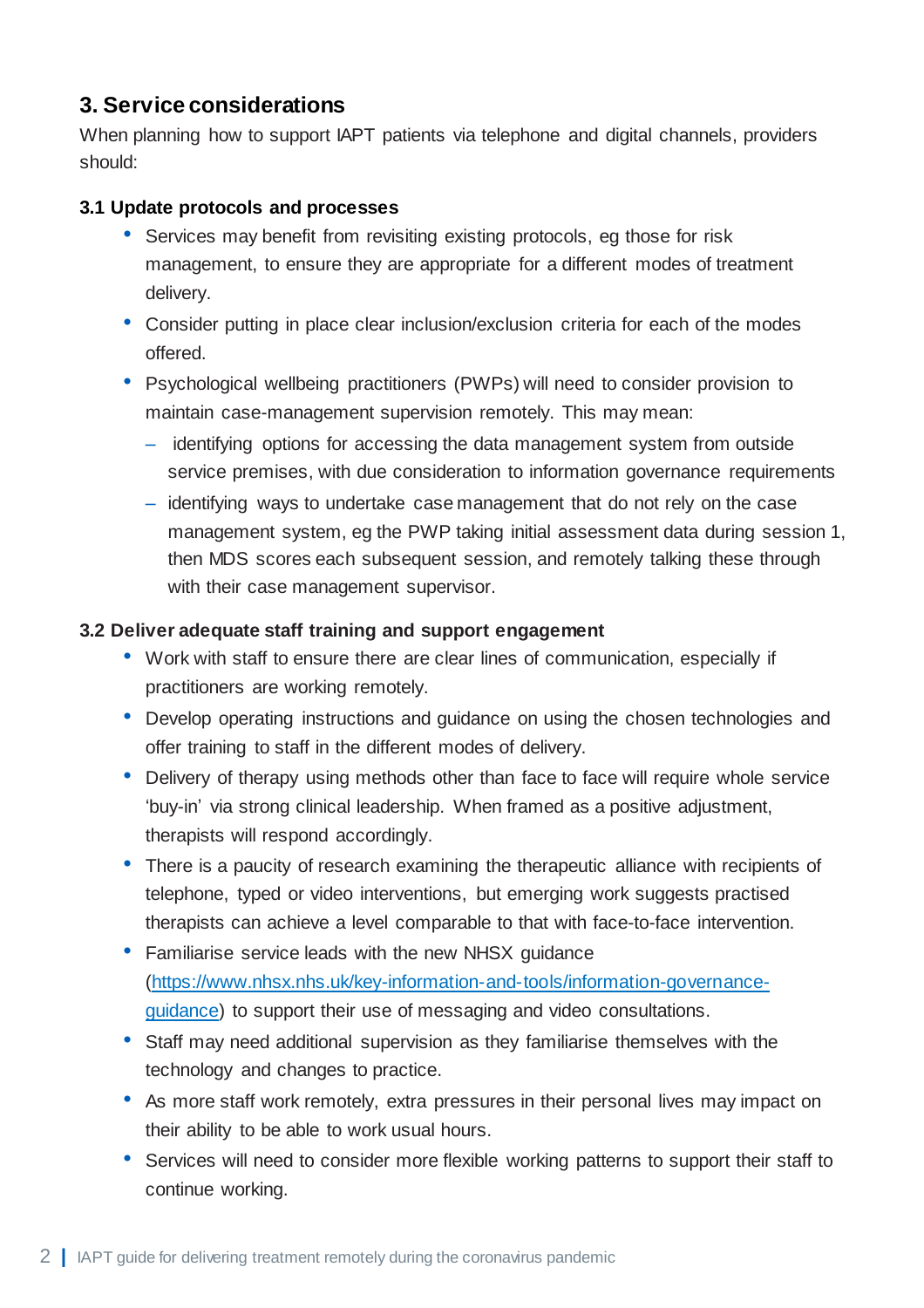• Live test home working and technology before staff start using it.

#### **3.3 Patient engagement and communication**

- Outline the potential communication options, including social media, to patients and families and ask them if they have a preference. Make it clear that you are not asking them to commit to using a specific app or tool, simply finding out what their preferences are, should it be supported in later guidance.
- Provide patients entering the service with clear, reasonably adjusted information on treatment delivered remotely.
- Do not assume that digital modes of delivery will be unsuitable for older adults. In 2019, 91% of all adults in the UK had recently used the internet, and recent internet use increased in the 65 to 74-year age group from 52% in 2011 to 83% in 2019, the largest increase across all age groups and closing the gap on younger ones.<sup>1</sup>.

#### **3.3 Working with those who may have a learning disability, autism or communication impairment**

- Identify any alternative or augmentative means of communication that help the patient understand or express themselves. This may require additional preparation with the patient or their family/carers to identify the best means of communication and to ensure both you and they have access to it during interactions. For example, you may need to check what kind of vocabulary the patient uses and is familiar with, and whether particular signs, symbols or picture resources can support interaction.
- Consider how therapeutic language or specific vocabulary can be simplified, paraphrased or be represented by symbols or pictures, to best support individuals understand and respond.
- The patient may need extra time to become familiar with and comfortable in using the technology. Guidance on its use needs to be supported by the identified alternative or augmentative means of communication.
- Consider pacing the session according to the patient's needs and monitoring their concentration level. Using signs, symbols or pictures is likely to slow the pace of the therapeutic intervention; this will need to be considered.

# **4. Adaptions to clinical practice**

1

Make sure you have a suitable space if working from home. If using video consultation, your background must free of confidential information and your lighting needs to give a clear picture. You should also encourage your patient to have good lighting so you can more easily read non-verbal cues. If patients have a window or bright light source behind their heads, you will see them mainly in silhouette. For

<sup>&</sup>lt;sup>1</sup> Office for National Statistics. Internet usage, 2019. <https://www.ons.gov.uk/businessindustryandtrade/itandinternetindustry/bulletins/internetusers/2019>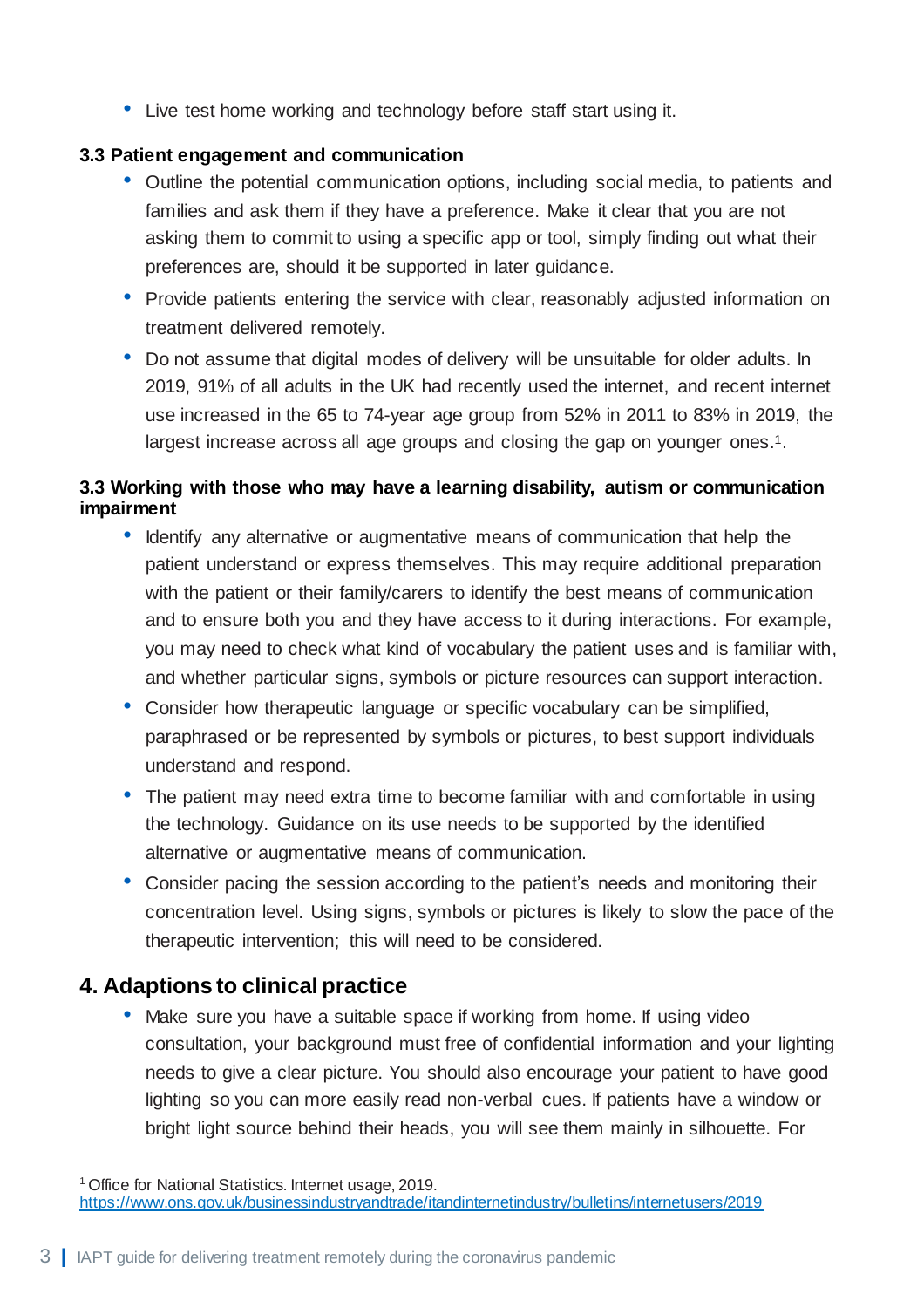both video and telephone, use headsets to maximise the sound quality; this promotes engagement and your 'presence' on the call.

- As a practitioner, you need to check with patients that they have a safe and secure space for treatment, one where sessions will be confidential and free from distractions.
- With telephone or typed therapy, it can be challenging to read non-verbal cues. You need to pay careful attention to tone of voice (if possible), pace, inflection and the use of silence/long pauses. Check regularly with the patient if there is agreement and mutual understanding in therapeutic discussions.
- More frequent reflection and clarification of understanding is important when using non-verbal methods of communication.
- Make time to practise using the software by connecting with a colleague and testing the process. It may feel unnatural at first. For video consultations make sure you look into the camera, not the screen.
- At the start of treatment, agree with the patient how you will proceed should the technology fail (eg arranging to try again in 5 minutes, rescheduling or switching from video to telephone).
- Elicit immediate feelings from the patient on the specific delivery mode of therapy (telephone/video/typed, etc) so you can address any concerns or fears, and regularly elicit feedback during the first few sessions.
- Emphasis should be placed on your own credentials and therapist skills.
- Explain to the patient that there will be pauses during the session (for notetaking and thinking).
- Explain to the patient that sessions will always be scheduled, so they do not worry when the next contact will be. Emphasise that it is an appointment and ask the patient to prepare in advance (ie questions, feedback, diaries ready, etc)
- Use written materials and diaries and give examples by email if this is possible.
- Agree a code-word for use when the patient is unable to talk, eg 'Mary'.

# **5. Online resources**

- BABCP Podcast on Dealing with anxiety about coronavirus: <http://letstalkaboutcbt.libsyn.com/coping-with-anxiety-about-coronavirus>
- OCD-UK website: <https://www.ocduk.org/>
- Social anxiety: <https://oxcadatresources.com/>
- PTSD: <https://oxcadatresources.com/>

Throughout the coming days and weeks we will provide links to further useful resources.